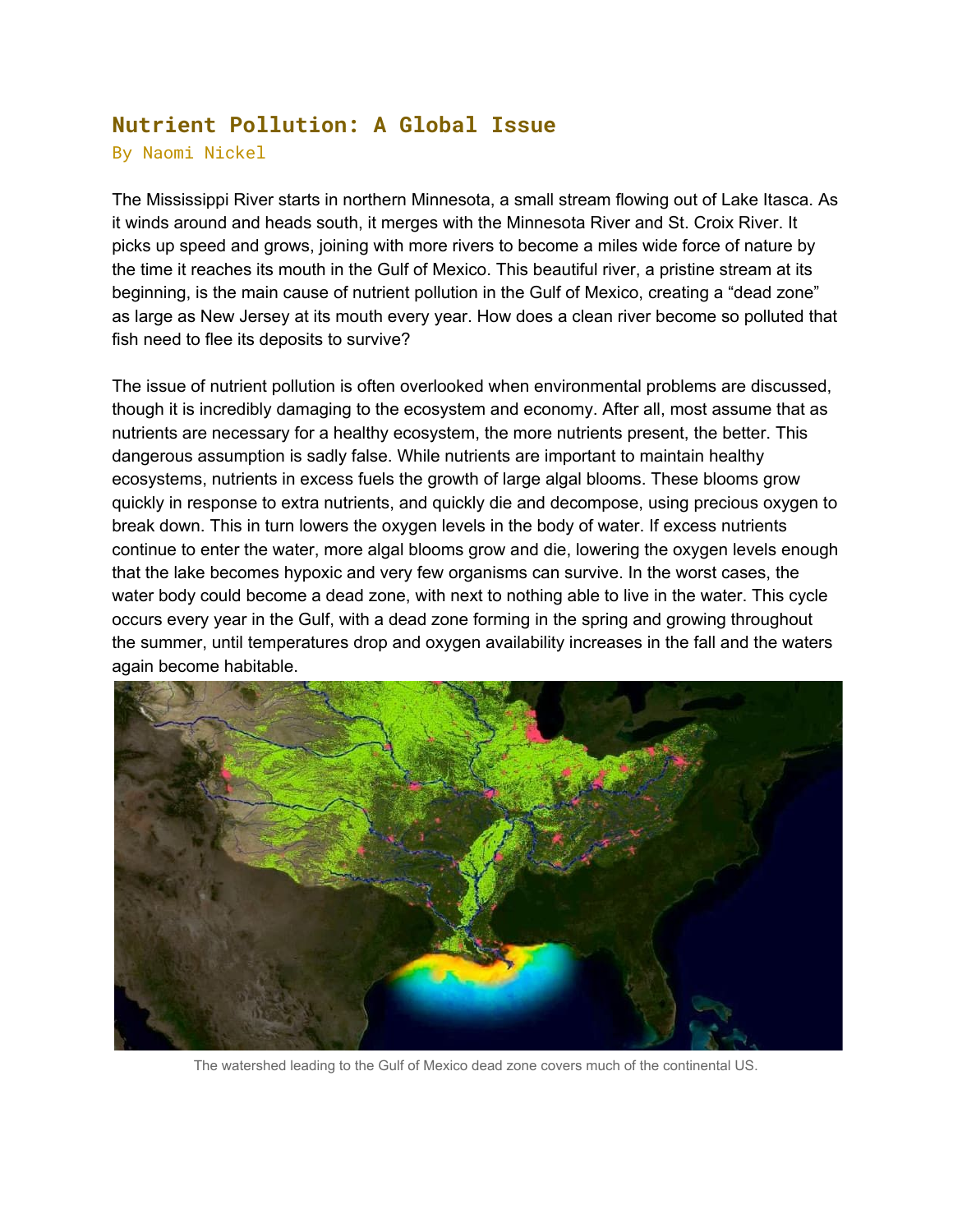The main inputs of nitrogen and phosphorus-the two nutrients responsible for eutrophication-are usually deposited through the atmosphere, manure and fertilizer from farms, and other point sources such as CSOs, or combined sewer overflows. CSOs occur in areas that have combined sewer systems. In most developed areas, cities have separate sewers for storm and wastewater. However, in more rural or less developed areas, one sewer system carries both storm and wastewater. If a large storm event occurs, the sewer system often can't hold all the water, and the excess water(including human waste) is deposited into a local body of water. Besides the gross factor, this also floods the water with nutrients that require precious oxygen to break down. Residential areas also contribute to eutrophication with lawn fertilizer runoff and pet waste.



The major inputs of nitrogen in watersheds varies widely based on location.

Eutrophication and hypoxia are also affected by climate change. The warmer the water gets, the less soluble oxygen is in water, thus leading to less dissolved oxygen in the ocean. Warmer waters also leads to higher metabolism in ocean life, resulting in increased oxygen demand and decreased oxygen availability. Higher temperatures also results in stratification of ocean waters, where the cooler, more oxygen rich waters stay at the bottom of the ocean, and the warmer, oxygen poor waters stay at the top of the ocean. Usually as temperatures drop in the fall these waters start to mix again, but as ocean temperatures rise, the waters will mix less and less each year. Many scientists studying nutrient pollution believe that the Mississippi dead zone will only get worse in years to come, as not much time is spent focusing on studying and remedying eutrophication and warmer waters will only worsen the issue.